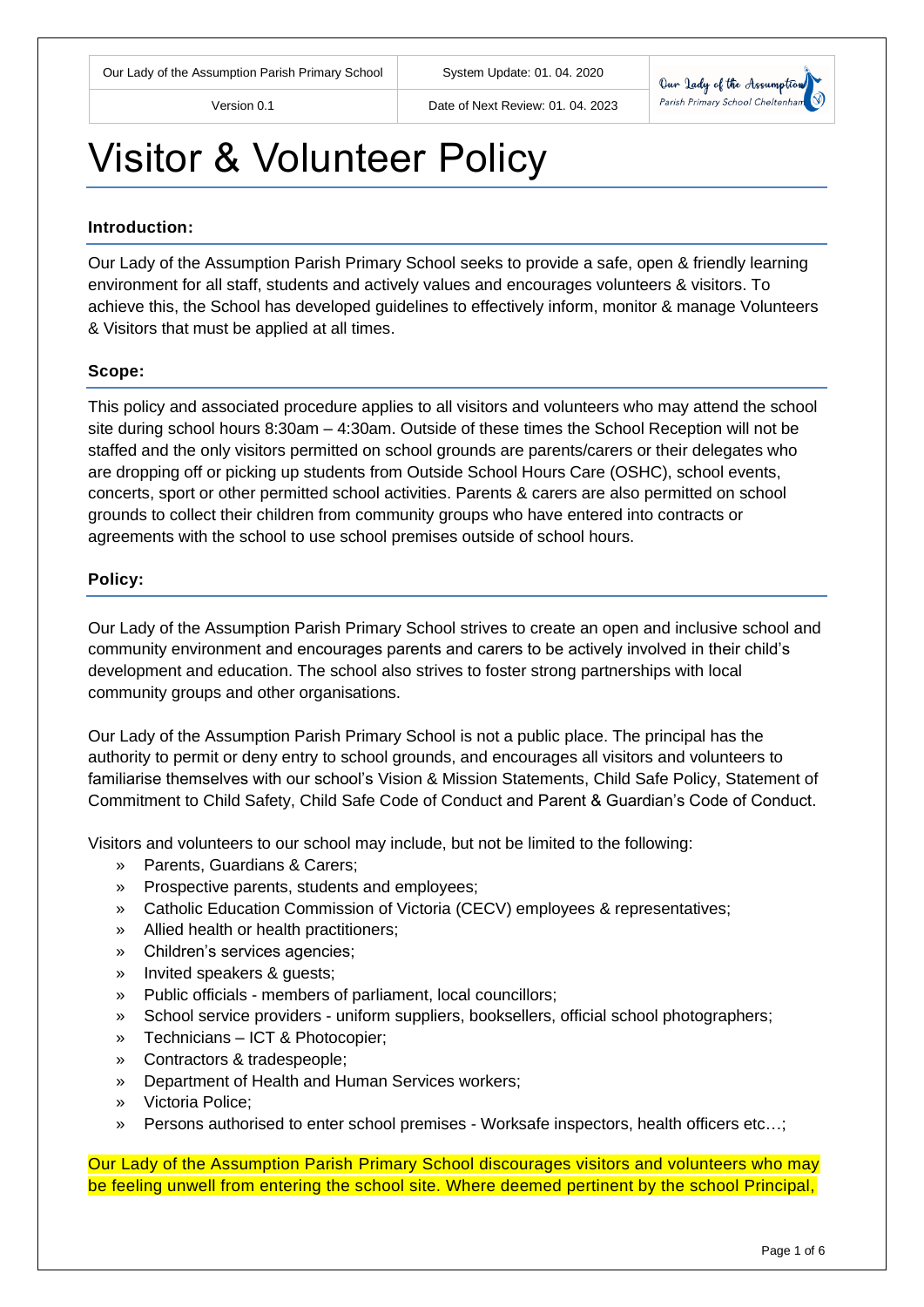Version 0.1 Date of Next Review: 01. 04. 2023

a member of the Leadership Team or Reception Staff, visitors or volunteers may be required to complete the school's *COVID 19 Declaration Form (Appendix 1)* prior to being authorised entry.

Visitors and Volunteers who fail to report to the School Reception, follow the instructions of the school staff members, breach the school's entry requirements or act in a manner that places themselves, students, staff members or others on site at risk will be asked to leave the school site immediately. Further entry to the school site may also be prohibited.

## **Definition:**

Child-Connected Work: As defined by Ministerial Order No. 870 – Child Safe Standards, work authorised by the school governing authority and performed by an adult in a school environment while children are present or reasonably expected to be present.

Child Related Works: As defined by the Working with Children Act 2005 (Vic), child-related work is work that involves direct contact, either physical, face-to-face, written, oral or electronic contact with a child that is a central part of that person's duties. It does not include work that involves occasional contact with children that is incidental to the work.

Contractor: Individuals & their employees who are engaged by the school to provide one off or ongoing services or materials in accordance with agreed arrangements. Contractors include but are not limited to; tradespersons, maintenance personnel, cleaners, after-care providers, information technology support personnel & food service providers.

Volunteer: Any non-paid individual who provides support in educational, sporting or extra curricula activities at the school. Their assistance is provided under the direction & supervision of identified school representatives.

Visitor: A Visitor is described as any person not enrolled or employed by the school & includes, but is not limited to; parents, grandparents, past students, prospective parents, Catholic Education Office representatives, community volunteers, invited speakers, counsellors, children's services representatives, contractors, health professionals & sales representatives.

## **Implementation:**

## **Site Entry Requirements:**

All visitors and volunteers to Our Lady of the Assumption Parish Primary School are required to report to the School Reception upon arrival. Parents & Guardians or Carers wishing to speak with their child must also report to the school's reception prior to being authorised to do so.

Prior to being authorised to enter the site, beyond the School Reception all visitors and volunteers will be provided with Visitor's Lanyard, which must be visibly worn at all times, and required to undertake the following:

- » Sign in via the School Attendance iPad stating their name, time of entry, purpose for the visit, enter their Working with Children Check (WWCC) number and expiry date and acknowledge they have read and understand the School's Child Safety Code of Conduct etc..
- » Provide a copy of their current WWCC to office staff if a copy has not previously been provided.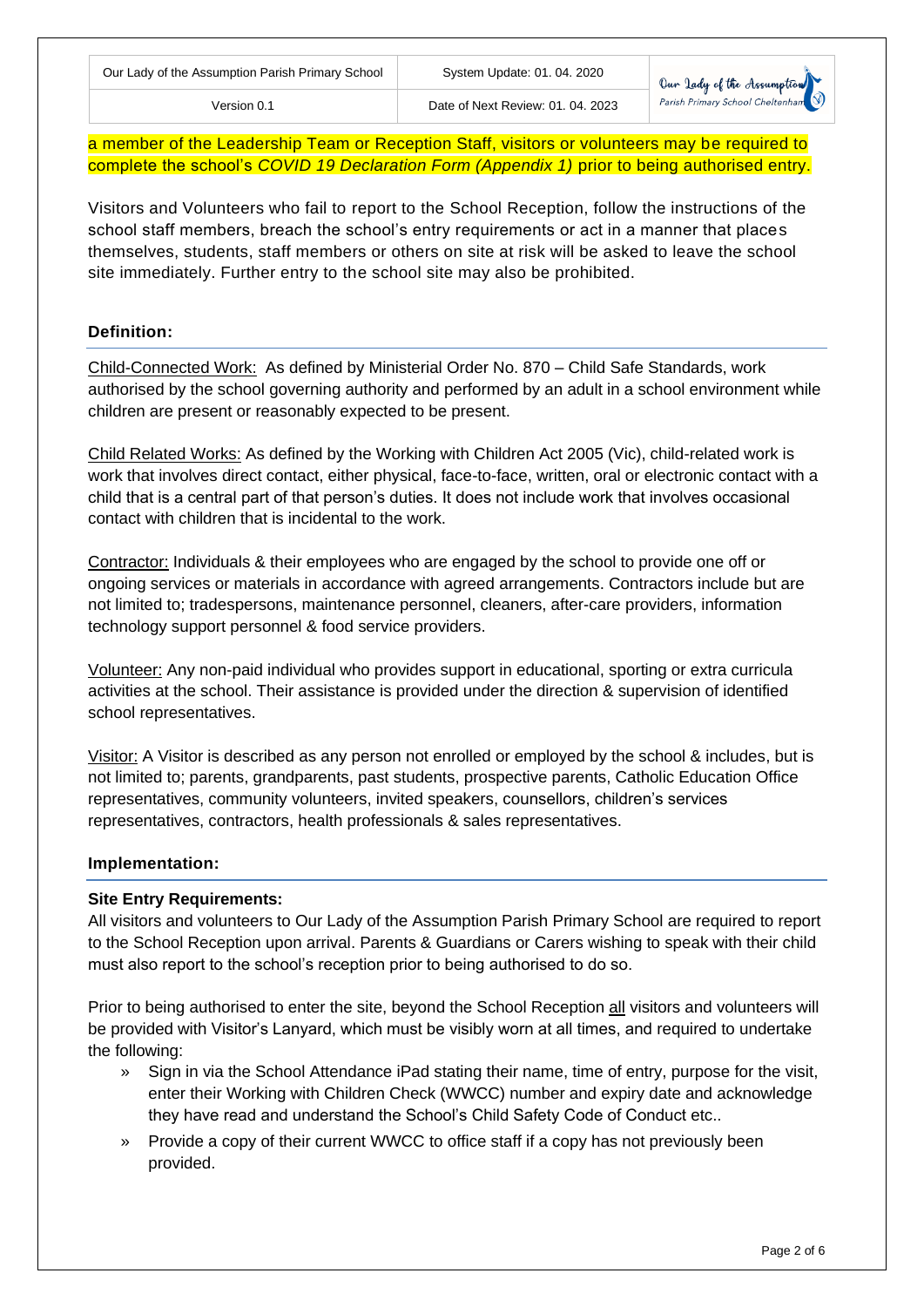» Wait for their authorisation to be approved.

**Visitors and volunteers are not permitted to attend Our Lady of the Assumption Parish Primary School if they feel unwell in anyway. School Reception staff members may enquire into the immediate health of visitors and volunteers prior to being authorised to enter the school.**

Visitors & Volunteers who fail to acknowledge their attendance via the School Attendance iPad will not be permitted access to any area of the school. The Principal, members of the Leadership Team or Reception Staff reserve the right, and have the authority, to prohibit the entry of any visitors & volunteers to the school site.

Similarly, at the end of the visit, all visitors & volunteers must report back to the School Reception where they are required to sign out via the School Attendance iPad & return their Visitor's Lanyard.

In the unlikely event that a visitor or volunteer leaves the school site without signing out, immediate contact will be made with the individual to determine their whereabouts and to remind them of site entry requirements. The Principal, at their discretion, my refuse the individual future access to the school site.

NOTE: Couriers, sales representatives, postal workers etc… who do not intend to enter the school site beyond School Reception are not required to acknowledge their attendance via the School Attendance iPad. In the event the above mentioned individuals are required to deliver items or supplies beyond the School Reception, they must ensure that they sign in via the School iPad.

#### **Expected Behaviour/s:**

Visitor and volunteers are required to follow all 'reasonable instructions' and must ensure the following at all times:

- » Dress appropriately, according to the occasion;
- » The use of courteous and acceptable language in all communications;
- » Interactions with all students, staff members is done in a civil manner;
- » Never to work 'one-on-one', in isolation with a student. Always ensure these interactions take place in the presence of another adult or students;
- » Refrain from any physical contact with students;
- » Not to discipline students or raise their voice;
- » Not take a photo or video recordings without permission;
- » Not disclose any confidential information relating to the school and their interaction;
- » Not post any comment, photo or video on social media relating to the school and their interaction with it;
- » Immediately inform supervising staff members if they begin to feel unwell in any way;
- » Immediately report to supervising staff members any disclosures or allegation of abuse;
- » Immediately report any incident or accident to supervising staff members;
- » Follow all instructions from supervising staff members in the event of an emergency;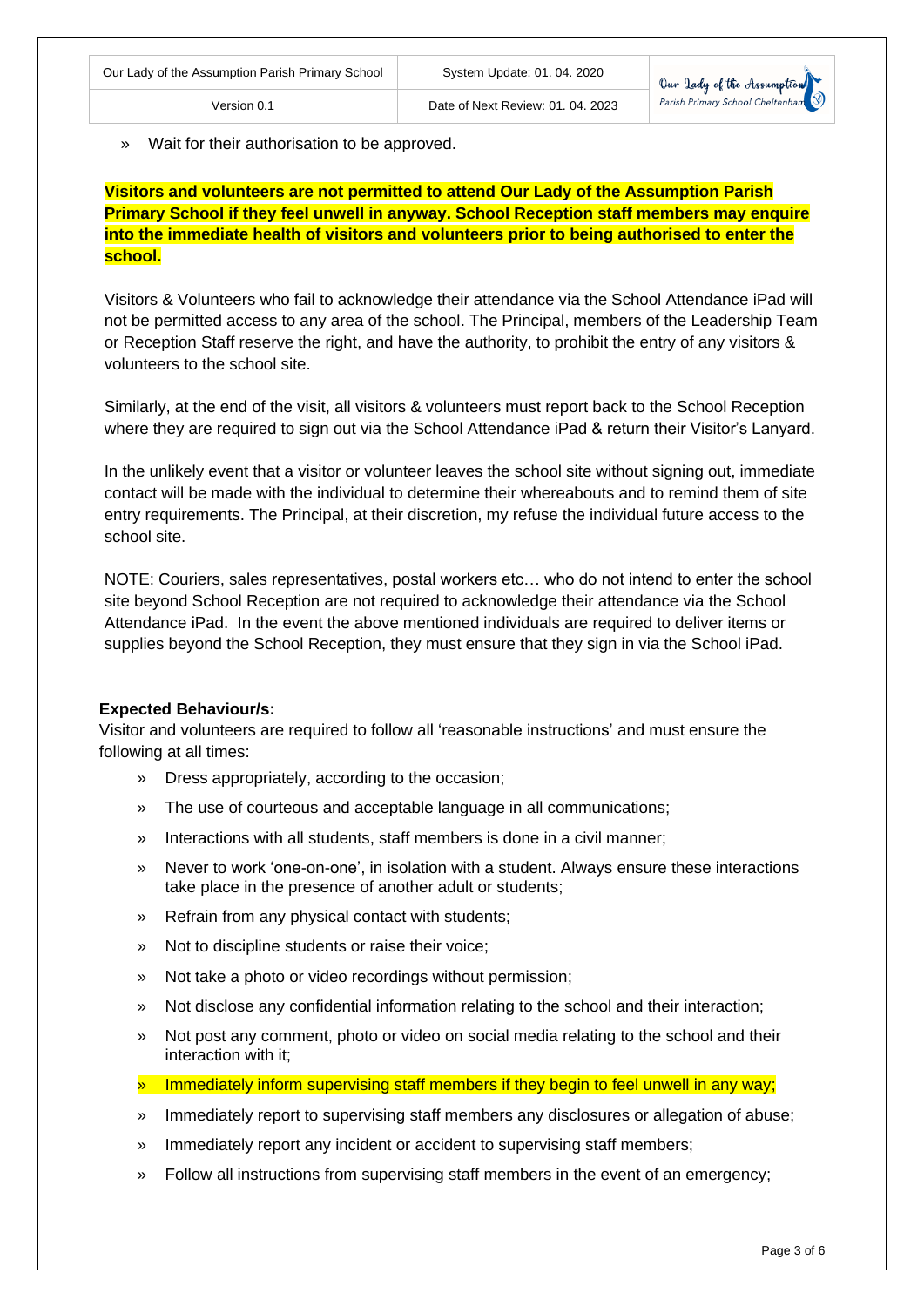| Our Lady of the Assumption Parish Primary School | System Update: 01. 04. 2020       |                            |
|--------------------------------------------------|-----------------------------------|----------------------------|
| √ersion 0.1                                      | Date of Next Review: 01, 04, 2023 | Our lady of the Assumption |

» Not smoke on school grounds within four metres of any entrance (Victorian Law).

## **External Speakers & Presenters:**

Our Lady of the Assumption Parish Primary School may on occasions, invite external speakers or presenters to deliver incursions, presentations, workshops and special programs. Consistent with Catholic Education Commission of Victoria (CECV) requirements, the school will ensure that:

- » The content of presentations and programs by external speakers or presenters is appropriate and contributes to the educational development of students and is consistent with curriculum objectives.
- » Any proposed visit, programs or content delivered by external speakers or presenters are delivered in a manner that supports and promotes the principles and practice of Australian democracy and Catholic faith including a commitment to:
	- o Elected government;
	- o The rule of law;
	- o Equal rights for all before the law;
	- o Freedom of religion, speech and association;
	- o The values of openness and tolerance;
	- o Respect the range of views held by students and their families.

## **Related Policies:**

Related policies include the school's:

- » Vision & Mission Statements,
- » Child Safe Policy,
- » Statement of Commitment to Child Safety,
- » Child Safe Code of Conduct,
- » Parent & Guardian's Code of Conduct
- » Photography & Videoing.

#### **References:**

[Victorian Education Department, Visitors in Schools Policy](https://www.education.vic.gov.au/school/principals/spag/safety/Pages/visitorsinschool.aspx)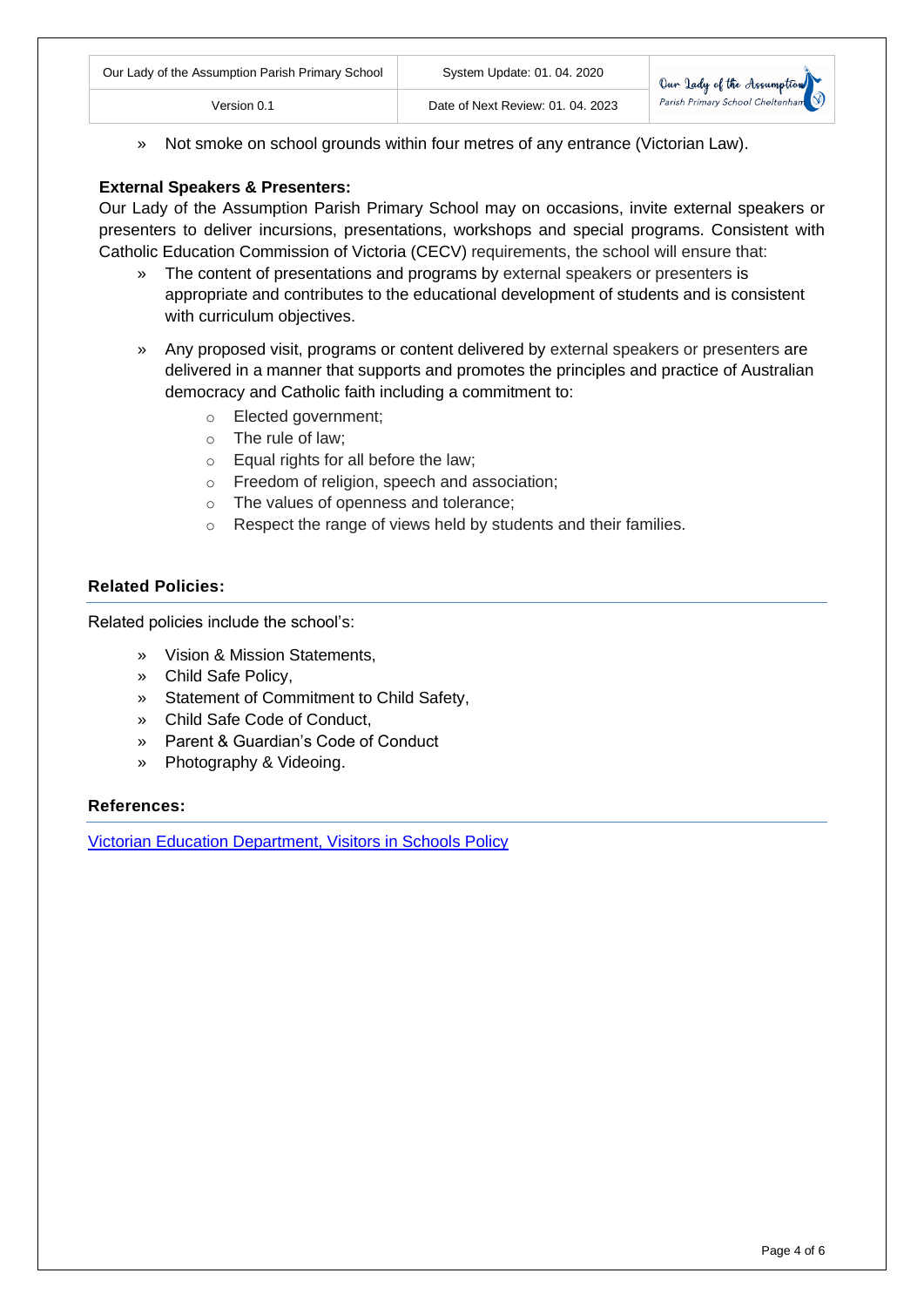**Appendix 1** Date of Next Review: 01. 04. 2023



# COVID 19 Declaration Form

To ensure the ongoing health & well-being of all members of your school community, Our Lady of the Assumption Parish Primary School requires all Visitors & Volunteers to complete this Declaration Form prior to being authorised to enter the school.

All information provided will be dealt with in the strictest of confidence in accordance with the [Australian Privacy Principles \(APPs\)](https://www.oaic.gov.au/privacy-law/privacy-act/australian-privacy-principles) contained in the [Commonwealth Privacy Act 1988 \(Cth\)](http://www8.austlii.edu.au/cgi-bin/viewdb/au/legis/cth/consol_act/pa1988108/) school's Privacy Policy. A copy of the Privacy Policy is available on the school's website.

| Your Name:                                                                                                                                                                                                                                                     |  |     |           |
|----------------------------------------------------------------------------------------------------------------------------------------------------------------------------------------------------------------------------------------------------------------|--|-----|-----------|
| <b>Your Contact Number:</b>                                                                                                                                                                                                                                    |  |     |           |
| <b>Residential Address:</b>                                                                                                                                                                                                                                    |  |     |           |
| The Purpose of your Visit:                                                                                                                                                                                                                                     |  |     |           |
| Has anyone who lives at your address returned from domestic or<br>international travel within the last 14 days?                                                                                                                                                |  | Yes | No        |
| In the last 14 days, has anyone who lives at your address been in<br>physical contact with a person/s who has been diagnosed with the<br>COVID-19 virus?                                                                                                       |  | Yes | No        |
| Is anyone who lives at your address currently under a form of self-<br>isolation as the result of an order of a government authority or as the<br>result of a recommendation by a health professional?                                                         |  | Yes | <b>No</b> |
| In the last 14 days, has anyone who lives at your address been in<br>physical contact with a person/s who is in self-isolation due to the COVID-<br>19 virus?                                                                                                  |  | Yes | <b>No</b> |
| In the last 14 days, has anyone who lives at your address experienced<br>symptoms such as:<br>Flu like Symptoms<br>$\mathcal{Y}$<br>Fever<br>$\mathcal{Y}$<br>Coughing<br>$\rangle$<br><b>Shortness of Breath</b><br>$\mathcal{Y}$<br>Fatigue<br>$\mathcal{V}$ |  | Yes | No        |

*Please Note: Our Lady of the Assumption Parish Primary School reserves the right to refuse your entry to the school if you have answered Yes to any of the questions listed above. We trust that you appreciate your declaration is in the best interests of the health & well-being of all members of our school community.*